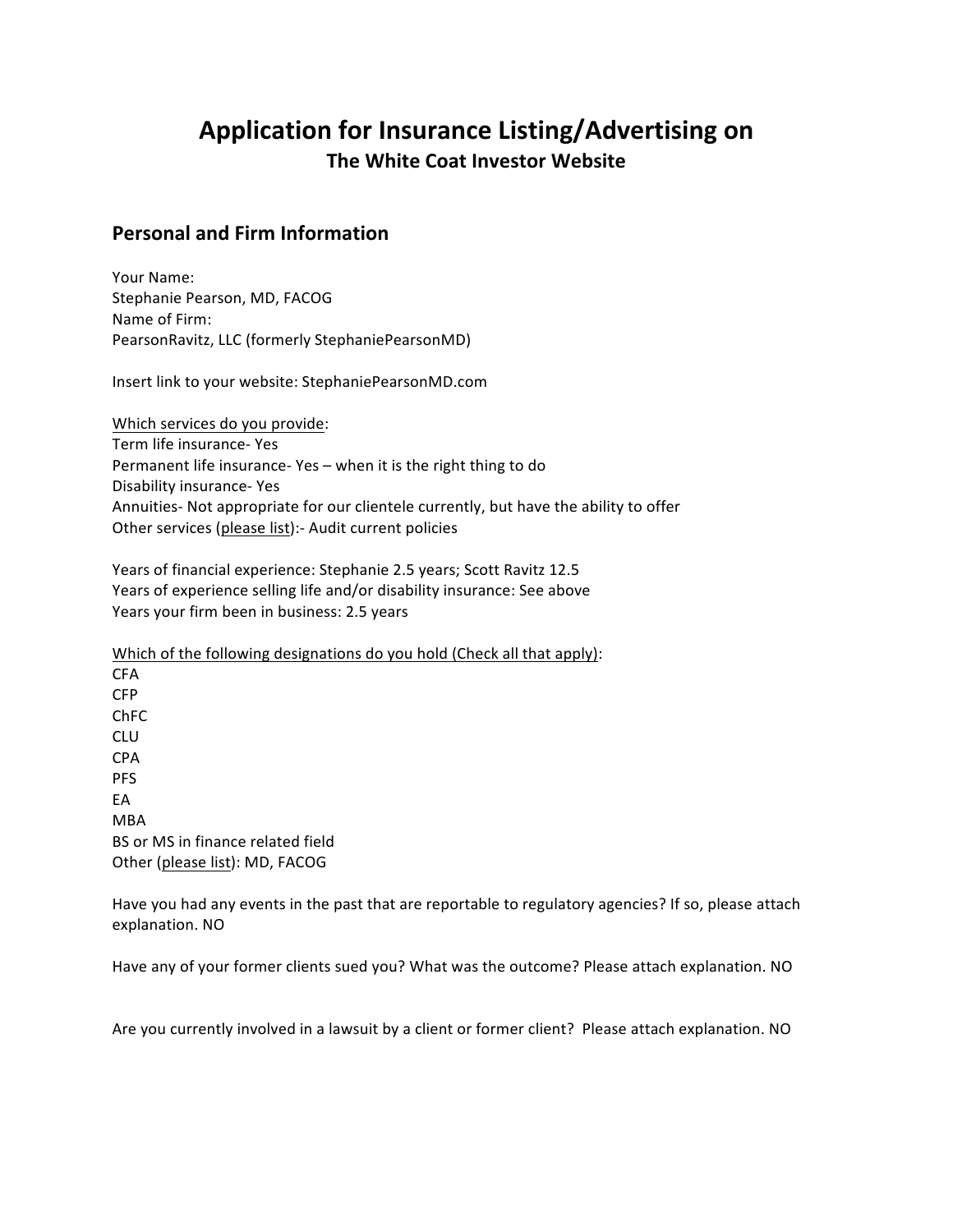## **Insurance Philosophy**

Are you an independent agent? I.e. Are you able to sell life or disability insurance from any company to any client?

We are independent brokers. We have appointments with the six traditional carriers and the nontraditional carriers. We compare and contrast so clients can make an educated and informed decision.

Do you have access to Compulife software (or similar)? Do you routinely use it to ensure your client is getting the lowest cost term insurance available from a reasonably financially strong company?

We have access to life insurance software that gives quotes from the top rated carriers.

What is your association (if any) with Guardian? Appointed brokers

What is your association (if any) with Northwestern Mutual Life? None. They work with only captive agents. 

What life insurance companies do you typically use for term life policies for clients? Please list any company that comprises 5% or more of the term life policies you have sold in the past year with the approximate percentage of times you recommend a policy from that company.

We use only top rated carriers that provide top quality products and the ability to convert to permanent insurance in the future, if it is warranted.

What disability insurance companies do you typically use for disability policies for clients? Please list any company that comprises 5% or more of the disability policies you have sold in the past year with the approximate percentage of times you recommend a policy from that company.

We represent and sell Principal, Ohio National, Guardian, Ameritas, Standard, Mass Mutual, Lloyds of London, Fidelity, and Peterson. We will recommend the policy that is the best fit for an individual client. It is not a one size fits all industry.

Do you believe that most doctors should own a cash value life insurance policy?

Most physicians, no. An occasional physician, yes. A very small percentage of young physicians would benefit from a permanent product.

To what percentage of your clients have you sold a cash value life insurance policy? Less than 1%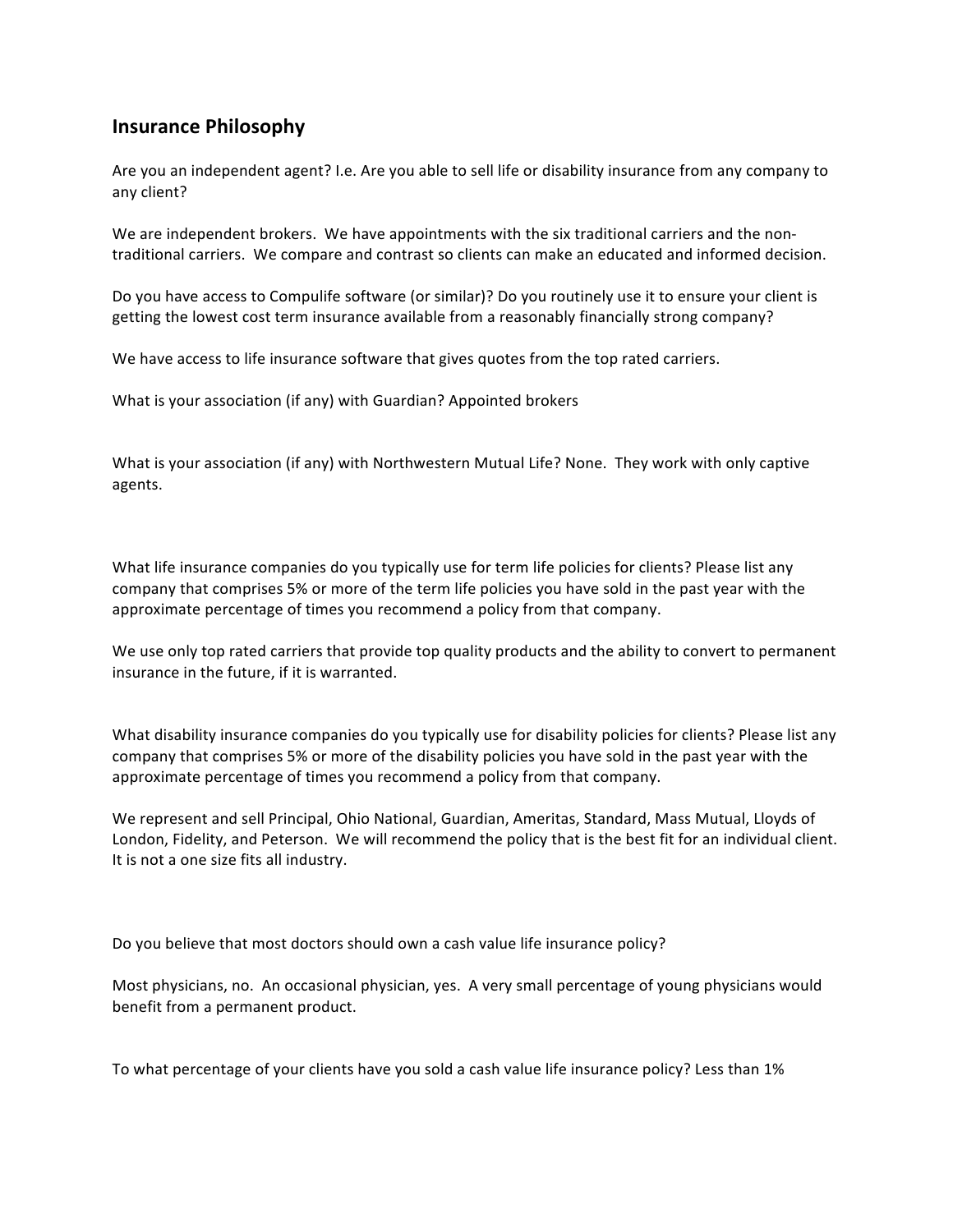Please describe your use of permanent life insurance- types of policies recommended and reasoning:

We only suggest permanent life insurance for a very select number of clients in tandem with term insurance. There are physicians who would benefit from the estate/asset protection of permanent insurance. 

To approximately what percentage of your clients under 60 do you recommend an annuity? What type? None

To approximately what percentage of your clients over 60 do you recommend an annuity? What type?

We currently do not have many clients over 60. Again, for a select population, annuities may be the right choice. We have the ability to offer should the need arise.

Approximately what percentage of your firm's revenue comes from the following sources in any given year:

Term life commissions: Disability commissions: Permanent life commissions: Annuities: Other insurance commissions: Other fees:

The vast majority of our income comes from DI and term LI commissions. I have purposefully not been made aware of my commission rates, as I do not want anyone to claim that I am biased. My partner and CFO handle that information.